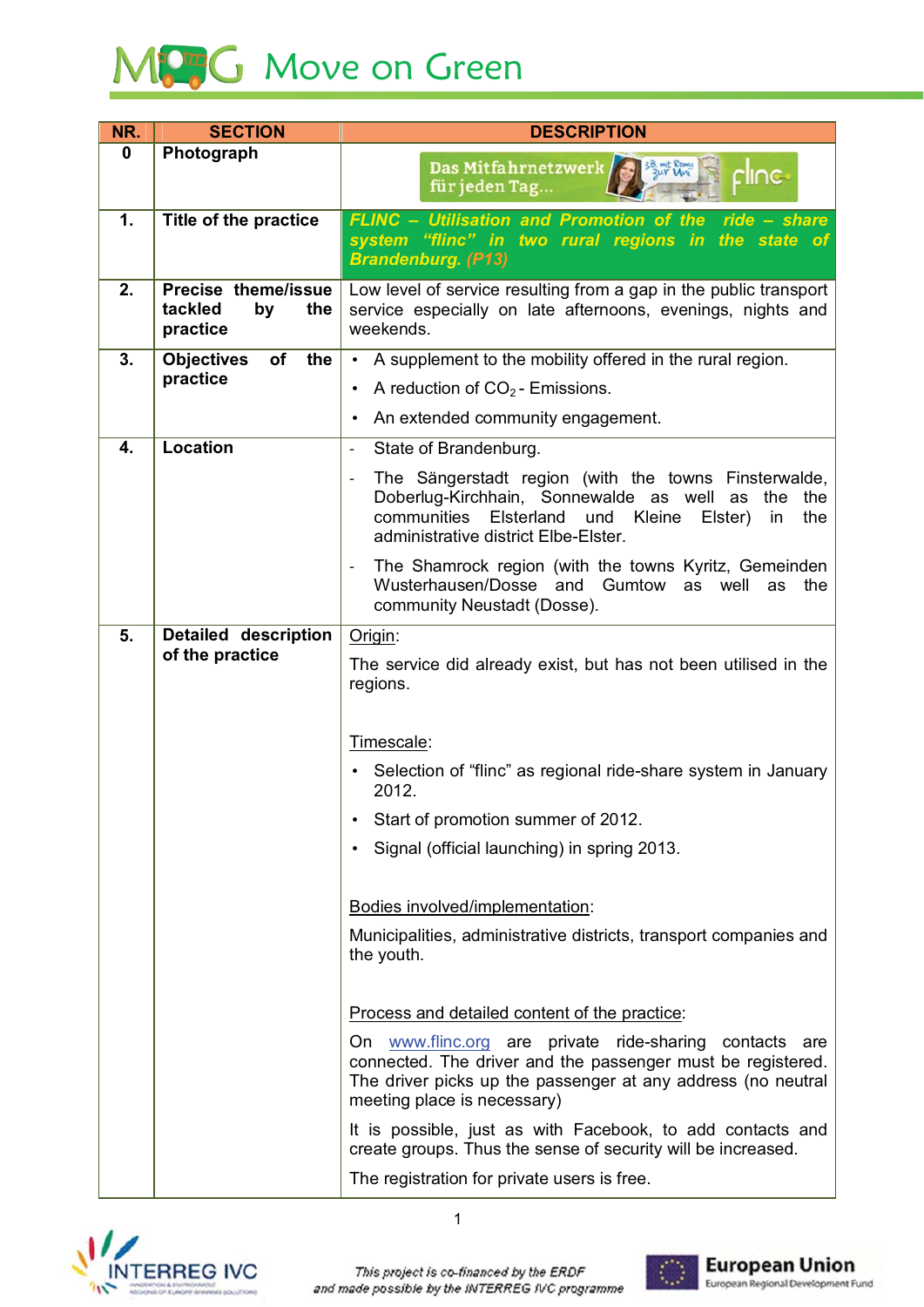## MC<sub>3</sub>G Move on Green

|    |                   | The passenger shares petrol costs with the driver.                                                                                                                               |
|----|-------------------|----------------------------------------------------------------------------------------------------------------------------------------------------------------------------------|
|    |                   | The awareness raising campaign for the system has been<br>placed in schools, at companies and in associations. Opinion<br>multipliers should use the system and spread the word. |
|    |                   | Flyers, posters, banners, press articles, television contributions<br>and internet sites for the awareness campaign were produced<br>and used.                                   |
|    |                   | Legal framework:                                                                                                                                                                 |
|    |                   | Possible within existing legal framework.                                                                                                                                        |
|    |                   | Difficulties in the future to incorporate the private ride-<br>$\bullet$<br>sharing system as a part of the public transport pricing<br>scheme.                                  |
|    |                   | Financial framework:                                                                                                                                                             |
|    |                   | Merely costs for the awareness rising campaign.<br>٠                                                                                                                             |
|    |                   |                                                                                                                                                                                  |
|    |                   | Use degree (%): users/total utilisation:                                                                                                                                         |
|    |                   | The Shamrockt region: so far about 40 users/total<br>$\bullet$<br>population of about 28,000.                                                                                    |
|    |                   | The Sängerstadt region: so far about 30 users/40,000<br>$\bullet$                                                                                                                |
|    |                   | inhabitants.                                                                                                                                                                     |
|    |                   |                                                                                                                                                                                  |
| 6. | <b>Evaluation</b> | Possible demonstrated results (through indicators):                                                                                                                              |
|    |                   | Click figures of www.flinc.org                                                                                                                                                   |
|    |                   | Number of registrations                                                                                                                                                          |
|    |                   | • Number of offered rides and requested rides.<br>Number of rides matched.                                                                                                       |
|    |                   |                                                                                                                                                                                  |
|    |                   | Possible success factors:                                                                                                                                                        |
|    |                   | Role models that use the system and spreads the word.                                                                                                                            |
|    |                   | Further rising petrol prices as an incentive to share car                                                                                                                        |
|    |                   |                                                                                                                                                                                  |
|    |                   | Difficulties encountered:                                                                                                                                                        |
|    |                   | Fundamental scepticism against ride-share systems.                                                                                                                               |
|    |                   | Scepticism against Internet as an everyday tool.                                                                                                                                 |
|    |                   | A desire of having solitude and independence with their<br>own car.                                                                                                              |